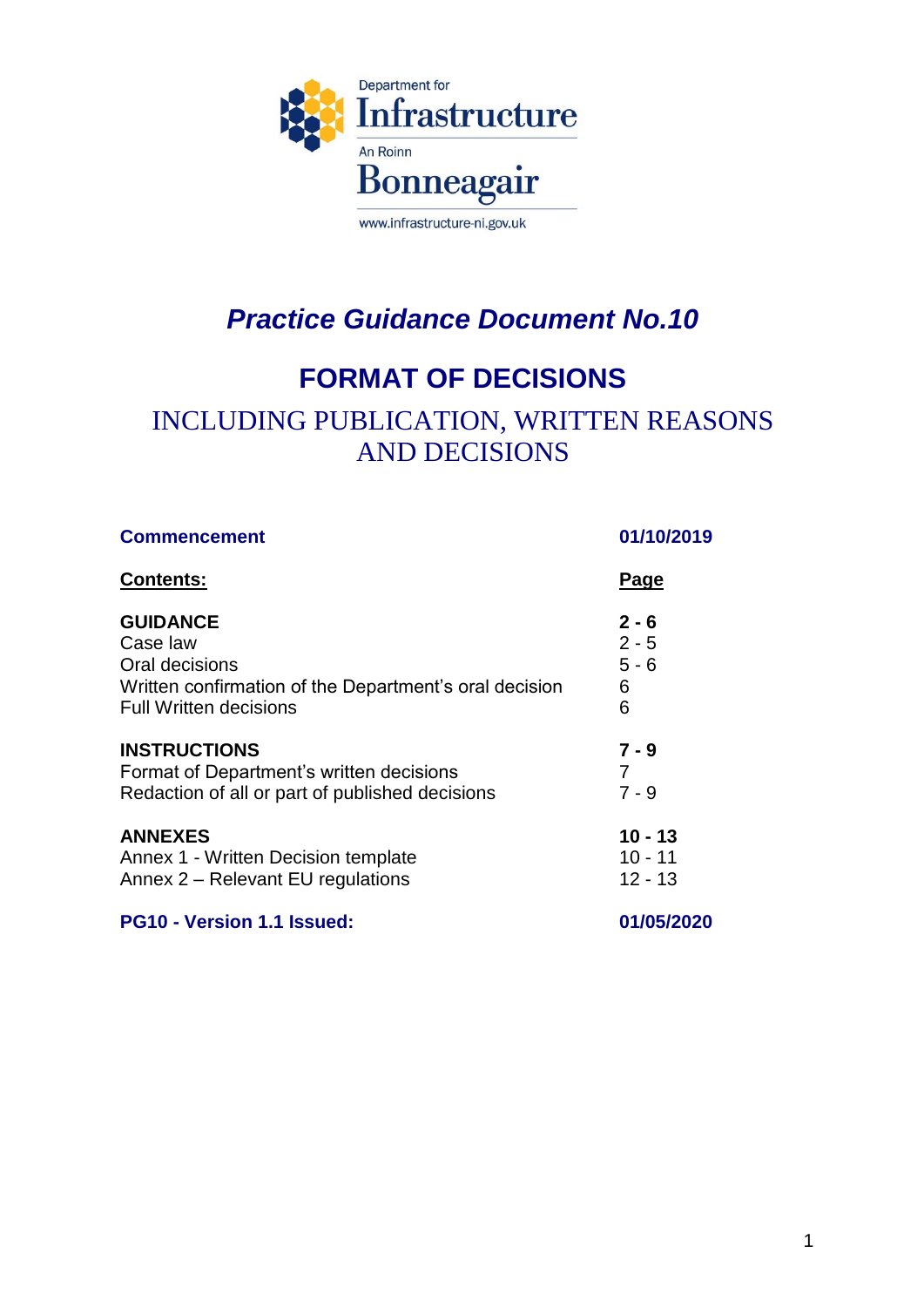### **GUIDANCE**

- **1.** This guidance is issued to assist the Department's Transport Regulation Unit staff in the exercise of the Department's statutory functions and in particular in relation to the timing of written decisions.
- **2.** Where findings from the Upper Tribunal relate to traffic commissioners in GB, those findings and subsequent recommendations will be applied within Northern Ireland by the Head of Transport Regulation Unit ("Head of TRU"), or the presiding officer of an inquiry, on behalf of the Department for Infrastructure ("the Department").

#### **Basis of Guidance**

- **3.** The Department recognises the importance of demonstrating its impartiality and fairness in reaching its decisions<sup>1</sup> under the Goods Vehicles (Licensing of Operators) Act (Northern Ireland) 2010. This guidance deals with the administration and practicalities for making decisions available to interested parties<sup>2</sup>. The principles to be employed when reaching decisions are set out elsewhere<sup>3</sup>. The provisions for a review of decisions are also set out elsewhere<sup>4</sup>.
- **4.** A predominant function of the Department is to act similar to a tribunal, dealing with hearings, interlocutory decisions, and matters ancillary to the regulatory process. As such, in common with tribunals, there is an obligation to issue decisions promptly<sup>5</sup>.
- **5.** The majority of decisions made by the Department, following a public inquiry, are delivered orally on the day of the hearing. The Department may, however, decide that the interests of justice a decision should be explained in writing. The timescales suggested below are subject to the availability of resources and other exceptional circumstances which might affect the availability of the decision maker or dictate other priorities. Those timescales exclude detention cases where the legislation provides a specific timetable. Where there is a hearing the decision should be communicated within 14 days of its conclusion and where there is no hearing, the decision should be communicated within 21 days of receiving the application<sup>6</sup>. Those timescales are subject to extension where the decision maker considers it necessary in the interests of justice and fairness in the particular case<sup>7</sup>.

#### **Case Law**

<u>.</u>

**6.** This Guidance is subject to any decisions of the higher courts and to subsequent legislation; however, the following principles have been extracted from existing case law.

<sup>1</sup> Human Rights Act 1998, see Practice Guidance and Instructions on Case Management

<sup>&</sup>lt;sup>2</sup> Third parties can request copies of decisions via the Department's Transport Regulation Unit

<sup>&</sup>lt;sup>3</sup> See Practice Guidance and Instructions on the Principles of Decision Making

<sup>4</sup> See Practice Guidance and Instructions on Appeals

<sup>5</sup> Section 6 Human Rights Act 1998, Al-Le Logistics Limited [2010] EWHC 134 (Admin), and the Transport Tribunal decision in AM Richardson (2000/65).

<sup>6</sup> Regulation 10 of the Goods Vehicle (Enforcement Powers) Regulations (Northern Ireland) 2012.

<sup>7</sup> Regulation 21 of the Goods Vehicle (Enforcement Powers) Regulations (Northern Ireland) 2012.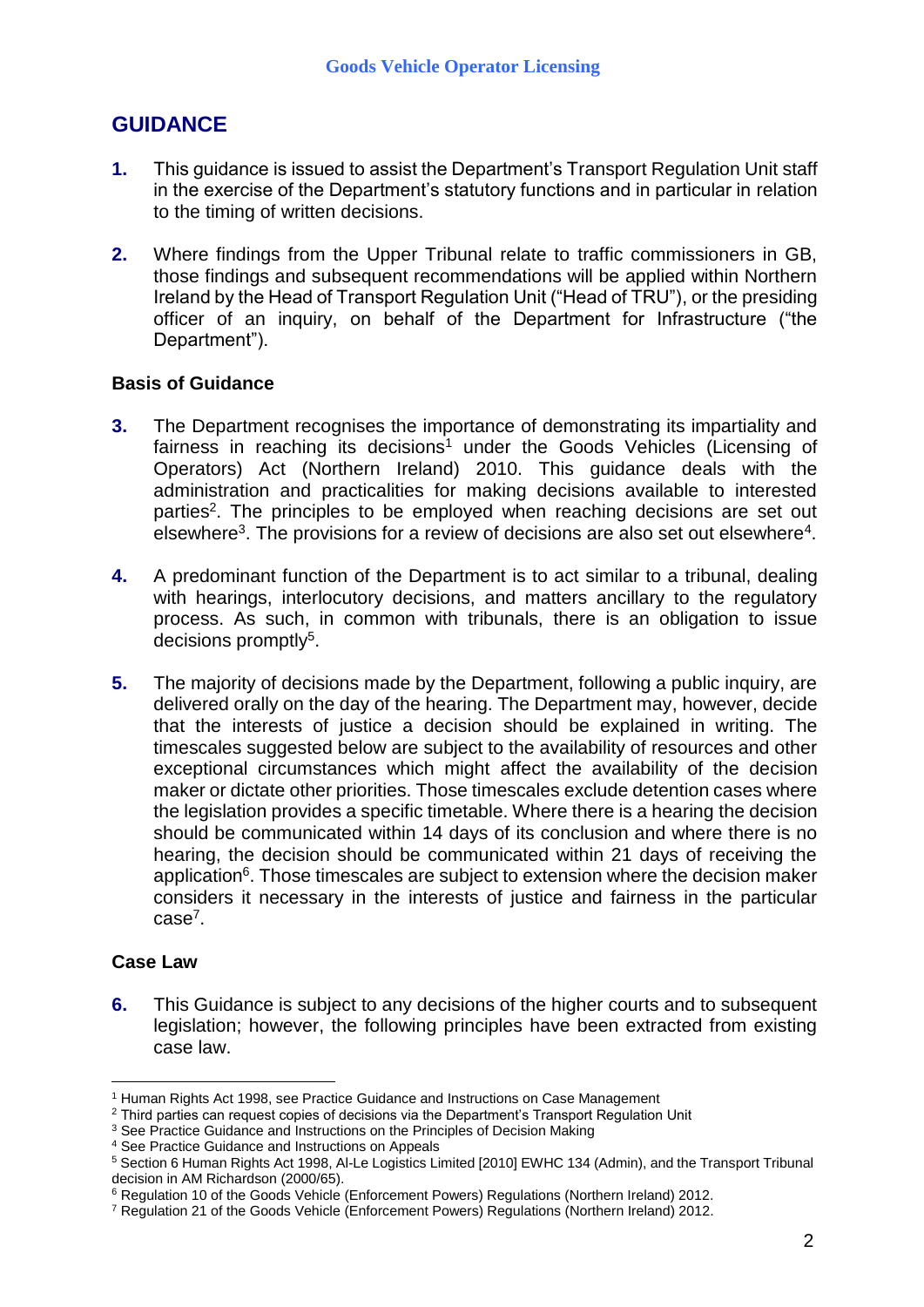- **7.** As the Court of Appeal has acknowledged, rights of appeal are afforded because no judge is infallible. It is not possible to provide a set template that covers every type of decision and it may be perfectly acceptable for reasons to be set out briefly but there should be a clear explanation of any order<sup>8</sup>. "The interactive nature of a *public inquiry, and the traffic commissioner's duty to engage with an operator in order to test the evidence and to encourage adherence to high standards and the regulatory regime, may mean that some cases can best be dealt with either informally or robustly, depending upon the circumstances. Many operators leave the public inquiry room chastened and resolving never to return, having been given the clearest of reasons for the traffic commissioner's concerns..."<sup>9</sup> .*
- **8.** The Upper Tribunal subsequently acknowledges that the Department, as the competent authority, is well able to exercise judgement and adapt its approach according to the gravity of the case. It is for the Department to decide whether to give a written decision. Whether or not a decision is oral or in writing, it must be properly structured and provide sufficient intelligible reasons for the conclusion reached. An applicant for a licence, whose application has been refused, is entitled to know which of the statutory criteria have not been met and why. The operator should have it explained to them why an adverse decision has been reached and the Department should show that an appropriate balancing exercise has been carried out<sup>10</sup>. The more serious the likely outcome, the greater the requirement for a demonstrably structured and obviously judicious approach. It may be necessary to include additional matters to those suggested in Annex 1. Where the Department relies on the cumulative effect of a number of factors, it may be necessary to show how one factor adds to another<sup>11</sup>.
- **9.** The Department accepts the Upper Tribunal's direction that what matters most is 'what the presiding officer thinks and why they think it' and that "*they should not feel constrained to include standard paragraphs and phrases in their decisions*" 12 . Numerous appeal decisions repeat the need for sufficient written reasons in the record of the traffic commissioner or Department decisions<sup>13</sup>. Where a finding is made it is important for the Department to explain what conclusions have been reached having had the opportunity to assess all the evidence in the round<sup>14</sup>. In constructing a decision, "*we do not think that there is any obligation on a judicial decision-maker, in every case, to prove that they know all the applicable cases or to prove that they correctly understand the law. Setting out the legal framework where it is not in dispute, and citing key cases where no specific point turns on them, is not obligatory, although it is not damaging either. What matters is that the [presiding officer] has set out what he or she thinks, and why he or she thinks it, and the description and structure of the approach accords with the applicable legal framework*" 15 .

<u>.</u>

<sup>8</sup> English v Emery Reinbold & Strick Ltd and others [2002] EWCA Civ 605

<sup>&</sup>lt;sup>9</sup> 2014/080 Graham William Smith t/a Smiths Coaches

<sup>10</sup> 2014/009 Hunterstrong Engineering Ltd

<sup>11</sup> 2012/068 Peter Nicholas Wenzal Priedel t/a Sandwich Statics

<sup>12</sup> 2010/071 Eurofast (Europe) Ltd and others

<sup>13</sup> 2008/413 Al-Le Logistics

<sup>14</sup> 2012/036 Patrick O'Keefe t/a O'Keefe Building

<sup>15</sup> 2013/046 Shearer Transport Ltd & Another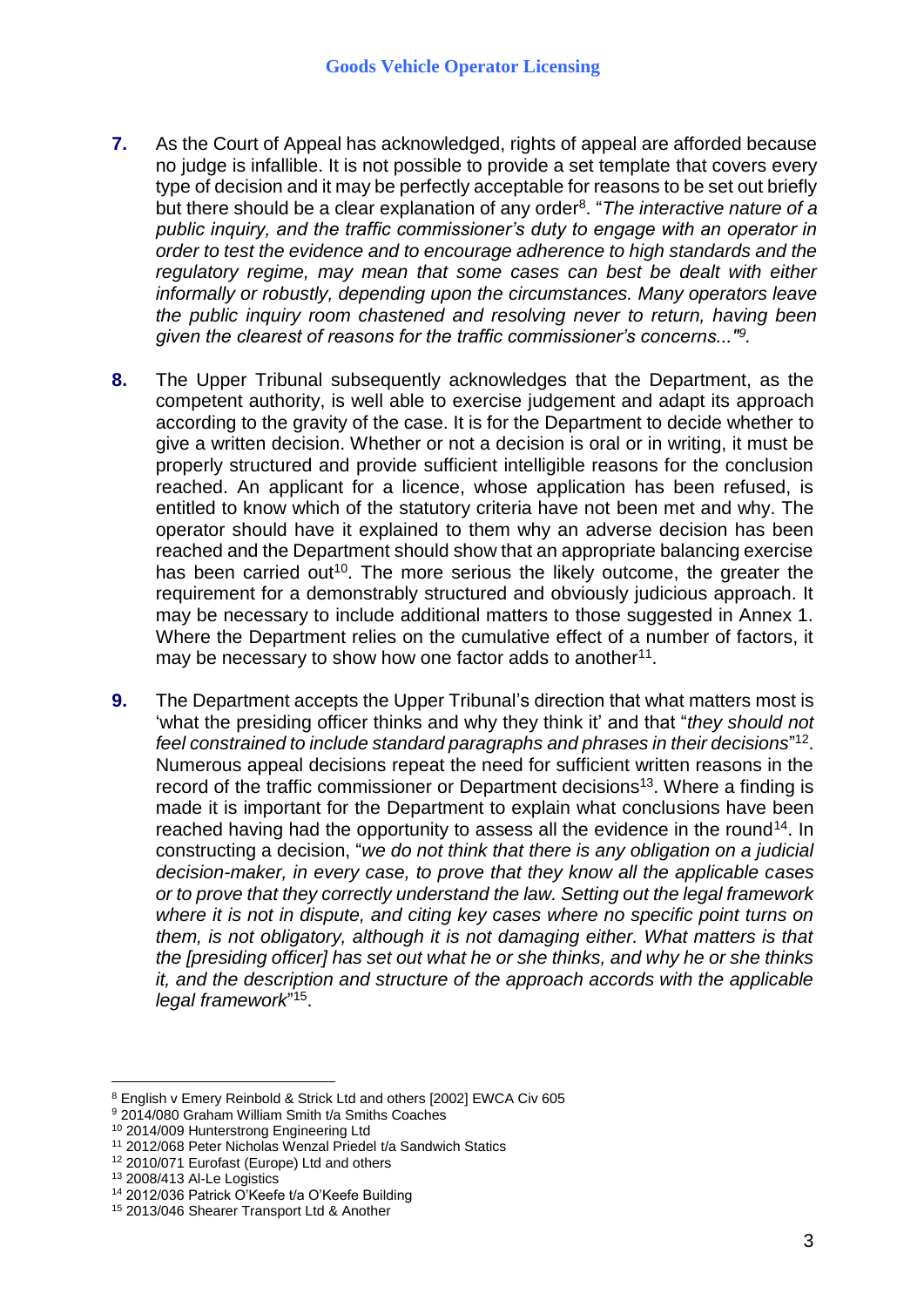- **10.** A written decision or reasons can be used to subsequently correct a decision<sup>16</sup>. The power to correct a written decision is more limited, but certainly extends to typographical and factual errors such as a numerical correction but requires an explanation. It can happen that a feature of the evidence which had not received much attention at the hearing strikes the decision maker, who has reserved the decision, as being important. It is entirely a matter of discretion and fairness whether the tribunal can rely on that feature without hearing further evidence or argument, and it is difficult to suggest any general rule on the topic<sup>17</sup>.
- **11.** Long delays between the hearing of evidence at a public inquiry and the publication of a written decision should generally be avoided<sup>18</sup> and the Department should make efforts to minimise the risk of this happening. The decisions themselves are directed to operators who will be well aware of the issues involved and the arguments advanced<sup>19</sup>. Each case will turn on its own facts, with "the *degree of particularity required depending on the nature of the issues falling for decision"*. The decisions themselves are directed to operators who will be well aware of the issues involved and the arguments advanced<sup>20</sup>. It may also include giving an oral decision with an indication to provide written reasons for that decision in due course<sup>21</sup> . Each case will turn on its own facts, with "*the degree of particularity required depending on the nature of the issues falling for decision"*.
- **12.** The reasoning relied upon should be set out in any full written decision. The presiding officer has to consider the evidence carefully and then give reasons if they are going to reject it. It is not enough to refer to evidence and then move straight to a conclusion<sup>22</sup>. In many cases there will be no need to explain the relevance of a particular factor in the decision because it will only need to be stated for its relevance to be apparent. However, where there is any doubt as to whether or not a factor is relevant, the presiding officer should explain why it considers it to be relevant<sup>23</sup>. The presiding officer should make an assessment of the nature, number and gravity of any breaches and the steps taken by the operator to prevent breaches, which should be set out in the decision as well as the weight given, for instance, to the operator's general record, performance, reputation and enforcement history<sup>24</sup>. It must be possible to determine from the decision which matters were taken into account the weight placed upon those matters and whether the appropriate balancing exercise was carried out.
- **13.** The presiding officer needs to ensure sufficient detail to allow a person with experience of the relevant industry to understand the basis upon which the decision was arrived at. Even in a 'bad case' where the operator could not have failed to understand why the presiding officer came to the particular conclusion the absence of a written decision has been criticised<sup>25</sup>. It is not necessarily the case that whenever an operator's licence is to be revoked a written decision is

<u>.</u>

<sup>16</sup> 2001/077 Wilton Contract

<sup>17</sup> 1999/L56 Alison Jones t/a Jones Motors, Shamrock Coaches, and Thomas Motor Services

<sup>18</sup> 2005/523 Swallow Coach Company

<sup>19</sup> South Bucks District Council & Another v. Porter (No.2) [2004] UKHL 33, (2004 1WLR 1953

<sup>20</sup> South Bucks District Council & Another v. Porter (No.2) [2004] UKHL 33, (2004 1WLR 1953

<sup>&</sup>lt;sup>21</sup> Stay decision in Sally Lyn Thompson

<sup>22</sup> 2000/057 Yorkshire Rider Ltd

<sup>23</sup> 2007/104 S Lloyd

<sup>24</sup> 2002/1 Bryan Haulage Ltd (No1)

<sup>25</sup> 2009/08 William Ball T/a Severn Valley Transport Appeal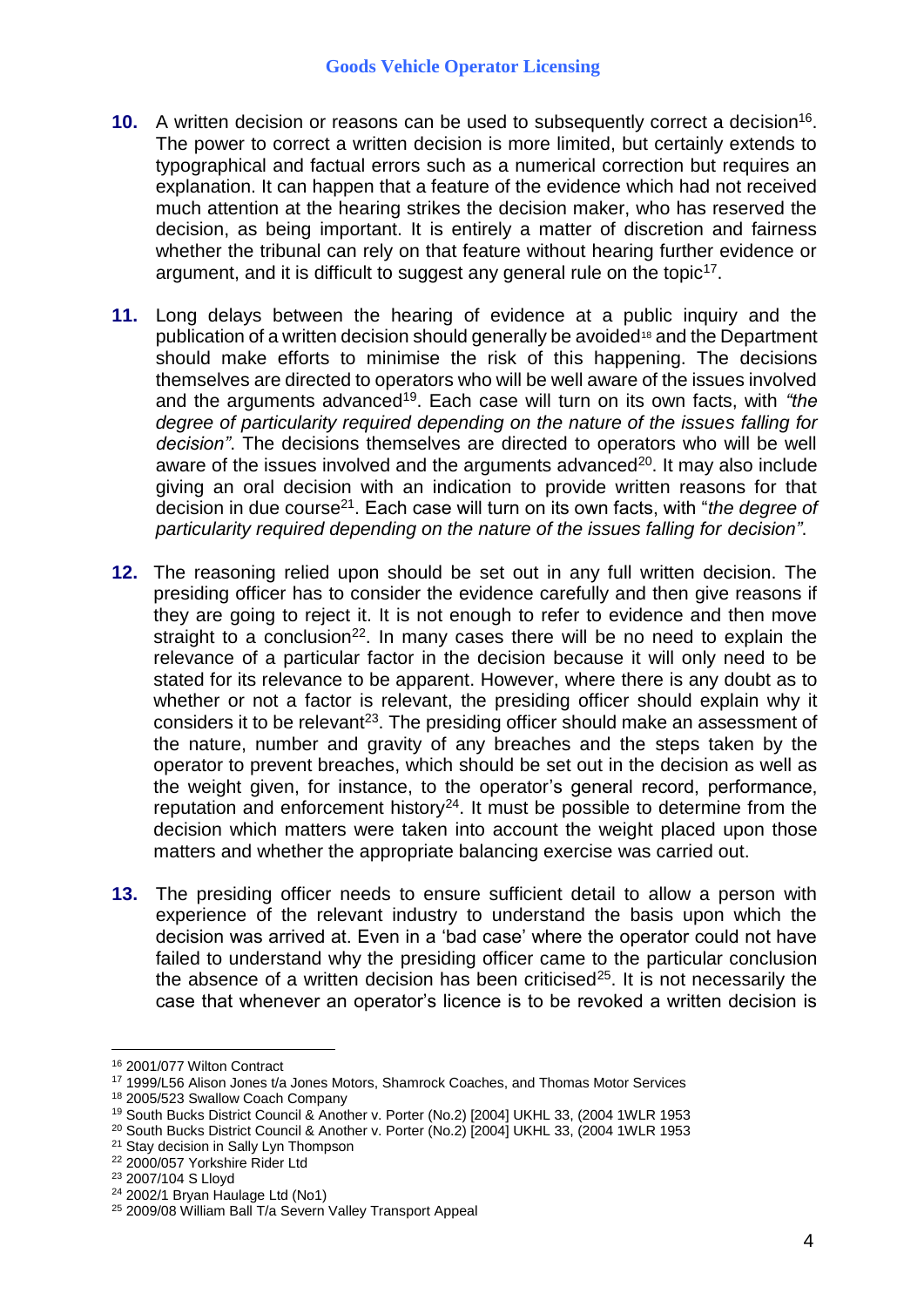required or should accompany or follow any oral decision<sup>26</sup>. The Upper Tribunal has made the following observations: *"The deputy traffic commissioner (DTC) announced his decision at the end of the inquiry and, at the same time, gave*  extempore reasons for his decision. Giving adequate extempore reasons is a *difficult task calling for no little skill. In our view, the DTC was more than equal to the task. We were impressed by the quality of the DTC's extempore reasons. The reasons included an explanation as to why the DTC accepted Mr P… evidence and why"*<sup>27</sup> .

- **14.** However, it would be normal to provide a written decision where revocation (or other strong regulatory action) follows a lengthy public inquiry<sup>28</sup>. Reasons should be given for any conclusion. The intentions of the presiding officer and the effect on the party(s) should be equally clear<sup>29</sup>. Any relevant matters such as the burden of proof should be accurately described but may not be fatal to the validity of a decision<sup>30</sup>. In more complicated cases this may only be possible by putting that reasoning in writing.
- **15.** The general rule is that a final decision of the presiding officer cannot be reopened except by way of lawful appeal, but the rule applies only after the written decision has been drawn up and issued. It is also subject to two exceptions: where there has been a slip in drawing up the decision (and many jurisdictions have a 'slip rule' to allow for rectification) and where, for some other reason, it is established that the document does not properly and accurately convey what the presiding officer clearly and manifestly intended or indicated that it should say<sup>31</sup>.
- **16.** The Department accepts that where a judgment is reported in the Official Law Reports (e.g. A.C., Q.B., CH., Fam.) then that report should be cited as they contain a summary of the argument. If unavailable then another report or transcript might be relied upon. In the main the Department will rely on the decisions of the Upper Tribunal. The Upper Tribunal citations relied upon throughout the Practice Guidance and Instructions are those that accord with the search facility provided on the HM Courts and Tribunal Service web site, so as to ensure accessibility of these decisions. The Tribunal Procedure (Upper Tribunal) Rules 2008 have been amended to allow appeals against the decisions of the Department, the Competent Authority for Northern Ireland.

#### **Oral decisions**

<u>.</u>

**17.** In the majority of cases it is desirable to issue decisions orally at the public inquiry, together with accompanying reasons and reference to the individual sections of the legislation that the presiding officer has found are made out. Whilst the presiding officer should avoid the perception that a decision has been reached in haste or of pre-determination<sup>32</sup>, it is envisaged that this practice will continue in

<sup>26</sup> 2010/13 Malcolm Thomas Berry, 2010/036 Suzanne Stoneman t/a Keith Travel

<sup>27</sup> 2017/025 K Kapacee t/a Zara Travel

<sup>28</sup> 2010/067 Pemberton Transport

<sup>29</sup> 2008/780 South Lincs Plant Hire & Sales

<sup>30</sup> Post January 2016 decisions: [www.gov.uk/administrative-appeals-tribunal-](file:///C:/Users/0805696/Desktop/Practice%20guidance%20docs%202017/2019/www.gov.uk/administrative-appeals-tribunal-decisions%3ftribunal_decision_categories%5b%5d=transport-trafficcommissioner-and-doe-ni-appeals)

[decisions?tribunal\\_decision\\_categories%5B%5D=transport-trafficcommissioner-and-doe-ni-appeals](file:///C:/Users/0805696/Desktop/Practice%20guidance%20docs%202017/2019/www.gov.uk/administrative-appeals-tribunal-decisions%3ftribunal_decision_categories%5b%5d=transport-trafficcommissioner-and-doe-ni-appeals) 31 2011/043 DA Lewis UPV Installations Ltd & Another

<sup>&</sup>lt;sup>32</sup> 2010/067 Pemberton Transport Ltd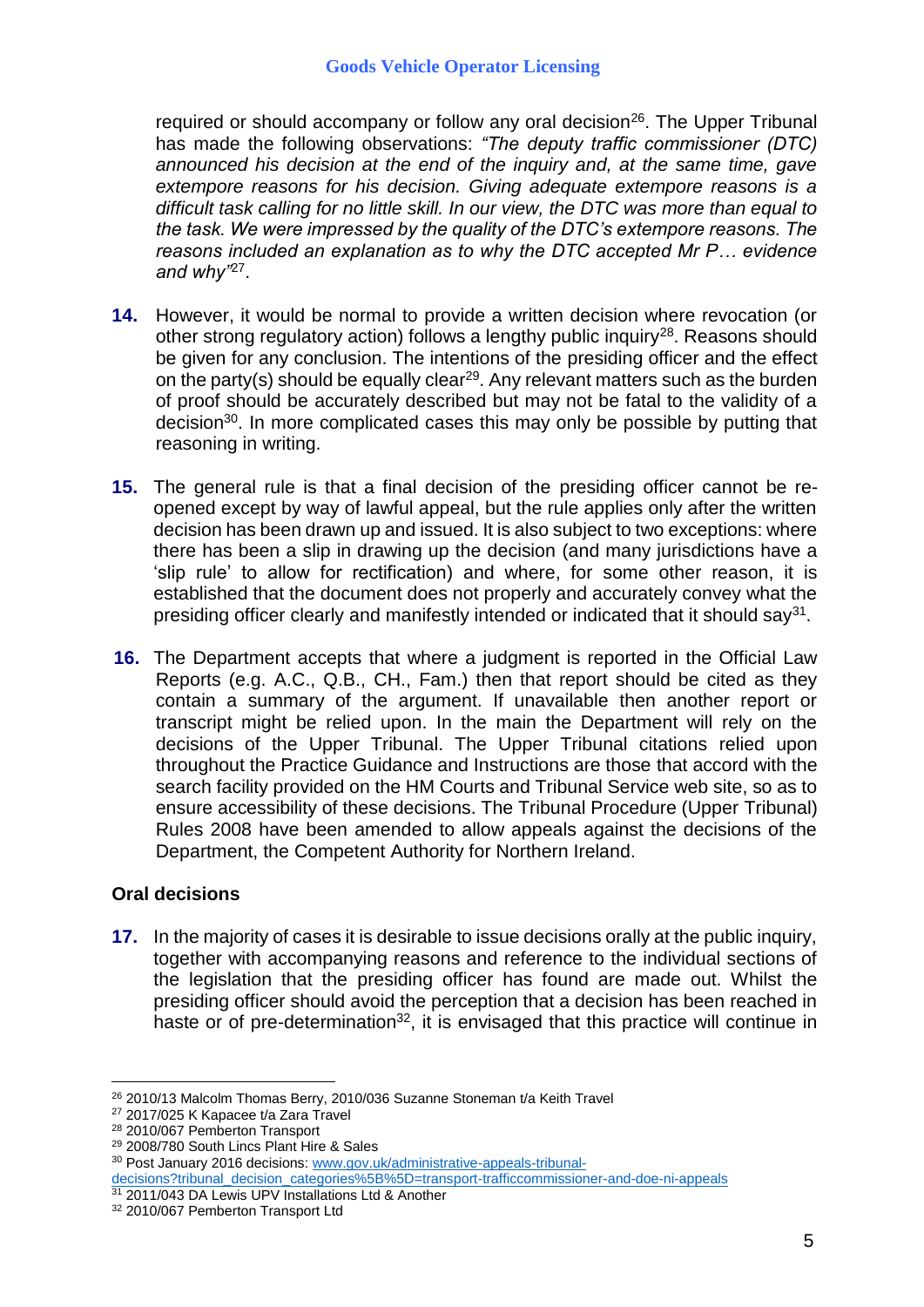the majority of straightforward cases. The actual decision will always be confirmed in writing, which will also explain the right of appeal.

#### **Written confirmation of an oral decision**

- **18.** In certain cases, however, following the issue of an oral decision, the Department may indicate that it will issue a written copy of the decision and accompanying reasons to ensure that all parties and any interested parties understand the reasons for a decision and its implications. This written record may also be of great benefit to others who deal with the operator (or a linked operator) at a subsequent public inquiry.
- **19.** The Department will aim to issue those written reasons within ten days of the public inquiry. As a courtesy, any party awaiting a written decision should be kept informed on any actual or anticipated delays.

#### **Full written reasons**

- **20.** The Department recognises that there will be certain cases in which a written decision, that records relevant evidence, considerations and findings, will be necessary following a public inquiry.
- **21.** The principles for dealing with cases justly and expeditiously are set out in the Practice Guidance and Directions on Case Management. The following examples offer guidance as to when a written decision would be more likely to be required:
	- revocation with disqualification and/or disqualification of a transport manager, where those reasons may be required at the time when the operator/individual attempts to re-enter the industry $33$
	- where there has been a significant factual argument during the course of the hearing requiring detailed explanation as to the weight attached to the evidence, for instance regarding the credibility of a witness
	- where a complex area of law or novel legal argument needs to be determined, which may ultimately be considered at appeal
	- where it is necessary for the understanding of an unrepresented party to the proceedings, representors or statutory objectors
	- where an important learning point of general application needs to be communicated more widely

1

<sup>33 2010/029</sup> David Finch Haulage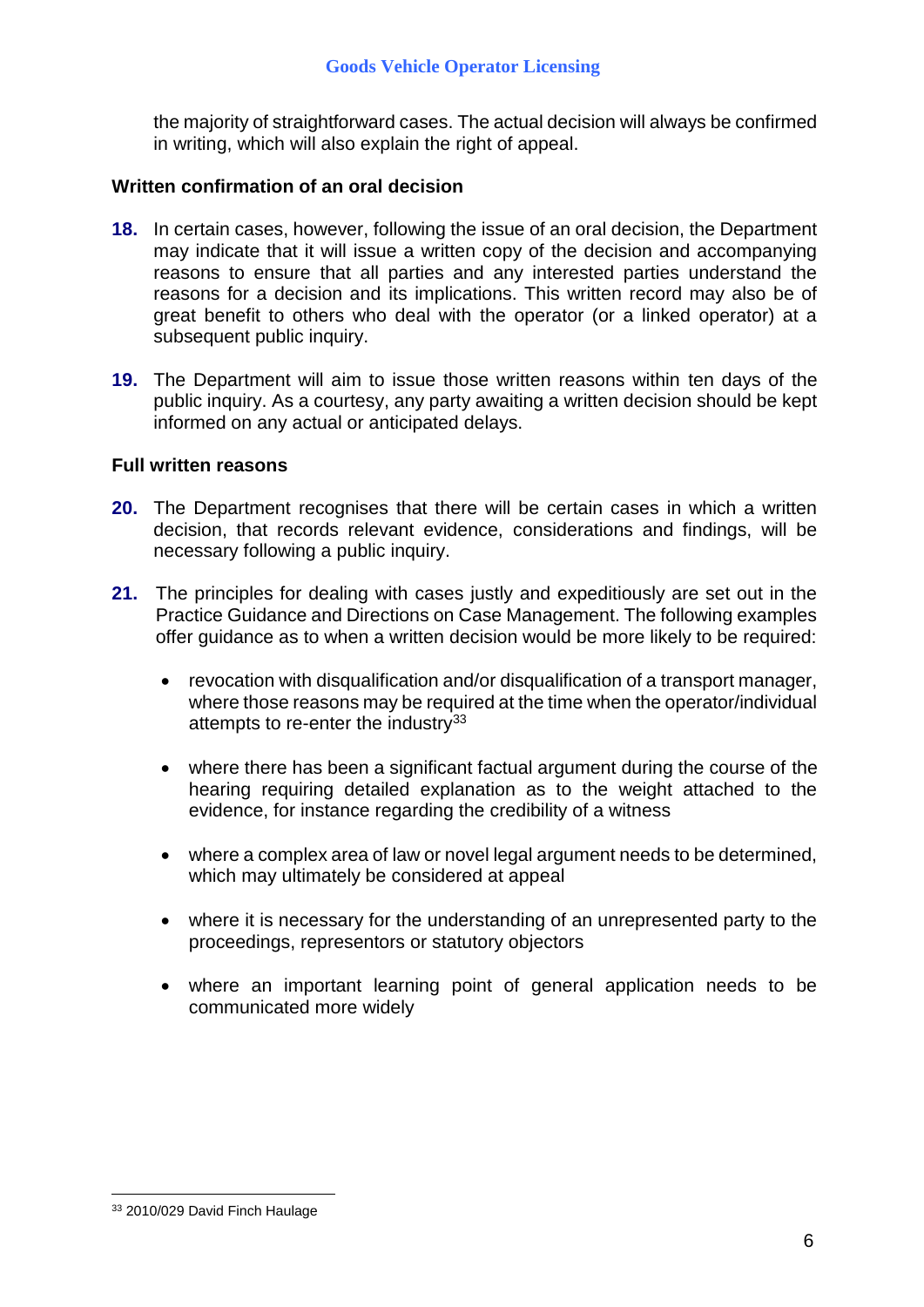### **INSTRUCTIONS**

- **22.** These timescales are dependent on available resources. However, the Department will seek to ensure that arrangements are made for the delayed decision to be published as soon as is reasonably practicable. This may include, for example, reprioritising the workload to allow sufficient time to be devoted to the issue of the full written reasons.
- **23.** In cases where a decision is reserved, the Department should endeavour to publish its written reasons no later than 28 days from the date of the final hearing, except in cases where a full transcript or part transcript is required. In the latter case, the target date for publication is 28 days after the transcript becomes available. The Department recognises it might be necessary to put conditions in writing to a party after the hearing and to seek comments and/or agreement or to seek further information. In those circumstances the timetable starts with receipt of the response or further information.

#### **Format of written decisions**

- **24.** In respect of standard licences, Regulation (EC) 1071/2009 requires the name of any person declared to be unfit to manage the transport activities of an undertaking (as long as the good repute of that person has not been reestablished etc.) and any applicable rehabilitation measures, to be recorded on the National Electronic Register. Regulation (EC) 1213/2010 requires Member States since 31<sup>st</sup> December 2012 to ensure that there is inter-connectivity between the various National Registers. The Register will therefore record where such action is taken by the Department but due to the limitations on the National Electronic Register the entry will simply refer to the published full written reasons.
- **25.** A template has been designed to provide a general approach to the format of written decisions and should be used as a starting point for the format of all relevant decisions. That template is attached at Annex 1.

#### **Redaction of all or part of published decisions**

- **26.** Generally, the Department will issue the whole of its decision, which will consequently be in the public domain. However, this will be subject to the provisions that apply with regard to the Department having a power to hear the whole or part of any inquiry in private.
- **27.** Paragraph 2 of Schedule 3 of the Goods Vehicles (Licensing of Operators) Regulations (Northern Ireland) 2012 provides the following:
	- *(2) The Department may direct that the whole or any part of an inquiry be held in private if it is satisfied that by reason of –*
		- *(a) the likelihood of disclosure of intimate personal or financial circumstances;*
		- *(b) the likelihood of disclosure of commercially sensitive information or information obtained in confidence; or*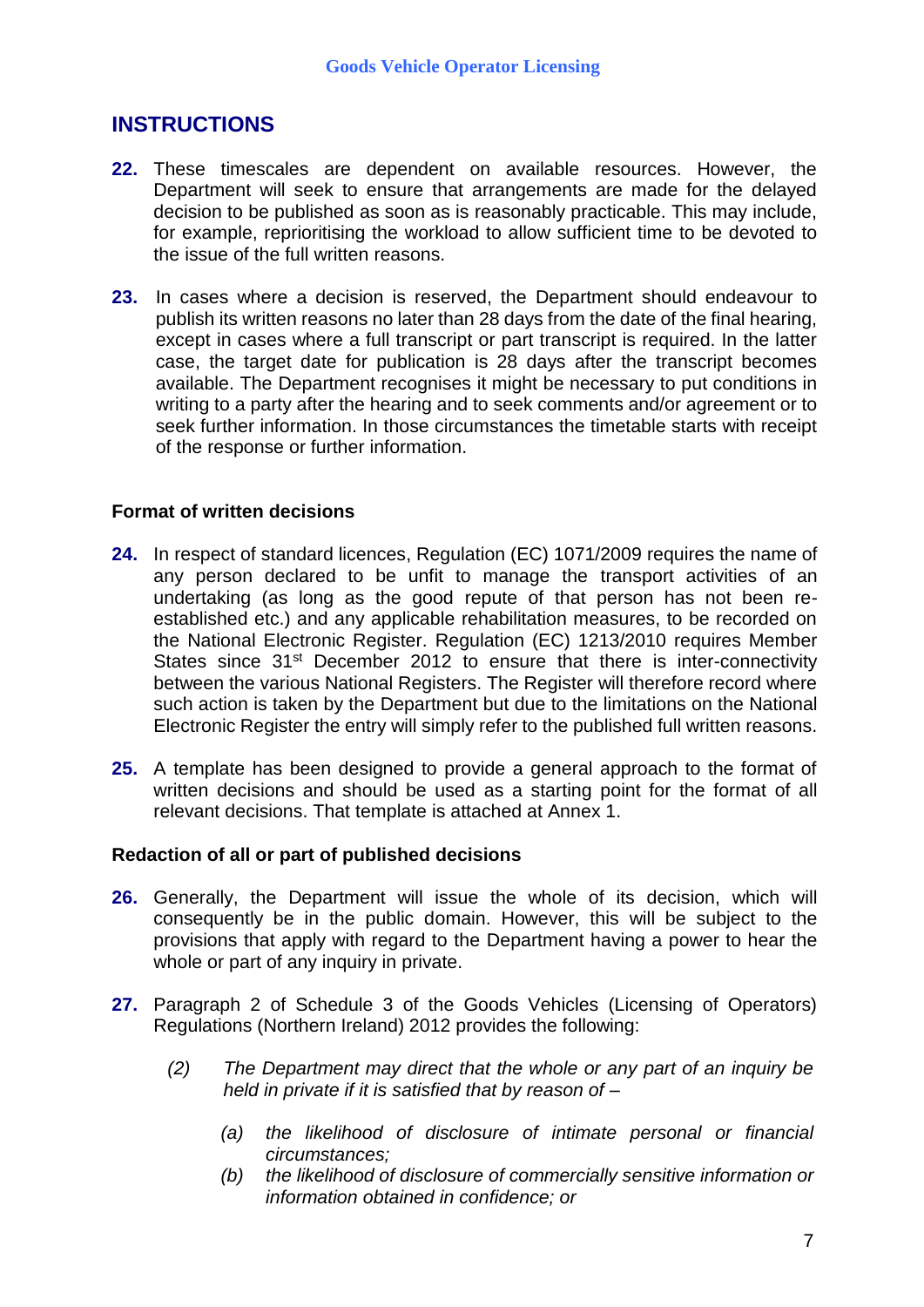*(c) exceptional circumstances not falling within sub-paragraphs (a) or (b),*

*it is just and reasonable for it to do so.*

- *(3) Where the hearing is in private the Department may admit such persons as it considers appropriate.*
- *(4) Without prejudice to sub-paragraph (2), where any question relating to the appropriate financial resources of any persons is to be or is being considered during an inquiry, the Department may exclude such persons as it thinks fit from the part of the inquiry during which that question is considered.*
- **28.** It therefore follows that where the presiding officer has heard all or part of the evidence given at the public inquiry in private, that they must give careful consideration as to whether it is appropriate to redact all or part of the decision. In general terms they will be likely to redact those parts of the decision that refer to evidence given in private and consequently that should not go into the public domain.
- **29.** Furthermore, the legislation requires the Department to process personal data (within the meaning of the General Data Protection Regulation (EU) 2016/679 (GDPR) and Data Protection Act 2018 (DPA)). The processing<sup>34</sup> of personal data<sup>35</sup> by individual members of staff, and those with delegated authority, must comply with GDPR and DPA which also detail the six Data Protection Principles<sup>36</sup>. The categories of personal data that are processed might include "special category data" or information such as names, addresses, telephone numbers, employment activities, convictions, financial details, mental capacity and any other information that may be submitted by applicants, licence holders or candidates, or considered by the Department in order to fulfil its statutory duties. Personal data processed for the purposes of regulation is not subject to subject information limiting disclosure<sup>37</sup>. The non-disclosure provisions do not apply where disclosure is required by law or in connection with legal proceedings<sup>38</sup>. In reaching a decision, the Department should only refer to what is required for its lawful purposes.
- **30.** The Department will be concerned to ensure that arrangements are in place so that relevant personal data is accurate and processed properly. It has therefore adopted a general approach that sensitive information that is personal financial information shall be given with only the operator and nominated representative(s) present. There may be occasions, however, where it is necessary to hear some

reference to an identifier … or to one or more factors specific to the … identity of that natural person".

<u>.</u>

<sup>&</sup>lt;sup>34</sup> "Processing" is defined, under Article 4 of the GDPR, as "any operation or set of operations which is performed on personal data or on sets of personal data, whether or not by automated means, such as collection, recording, organisation, structuring, storage, adaptation or alteration, retrieval, consultation, use, disclosure by transmission, dissemination or otherwise making available, alignment or combination, restriction, erasure or destruction" <sup>35</sup> Personal data" is defined under the GDPR as "any information relating to an identified or identifiable natural person …; an identifiable natural person is one who can be identified, directly or indirectly, in particular by

<sup>36</sup> Article 5 of the GDPR and Chapter 2 of the DPA

<sup>&</sup>lt;sup>37</sup> Article 23 of the GDPR

<sup>38</sup> Article 23 of the GDPR and Schedule 2 of the DPA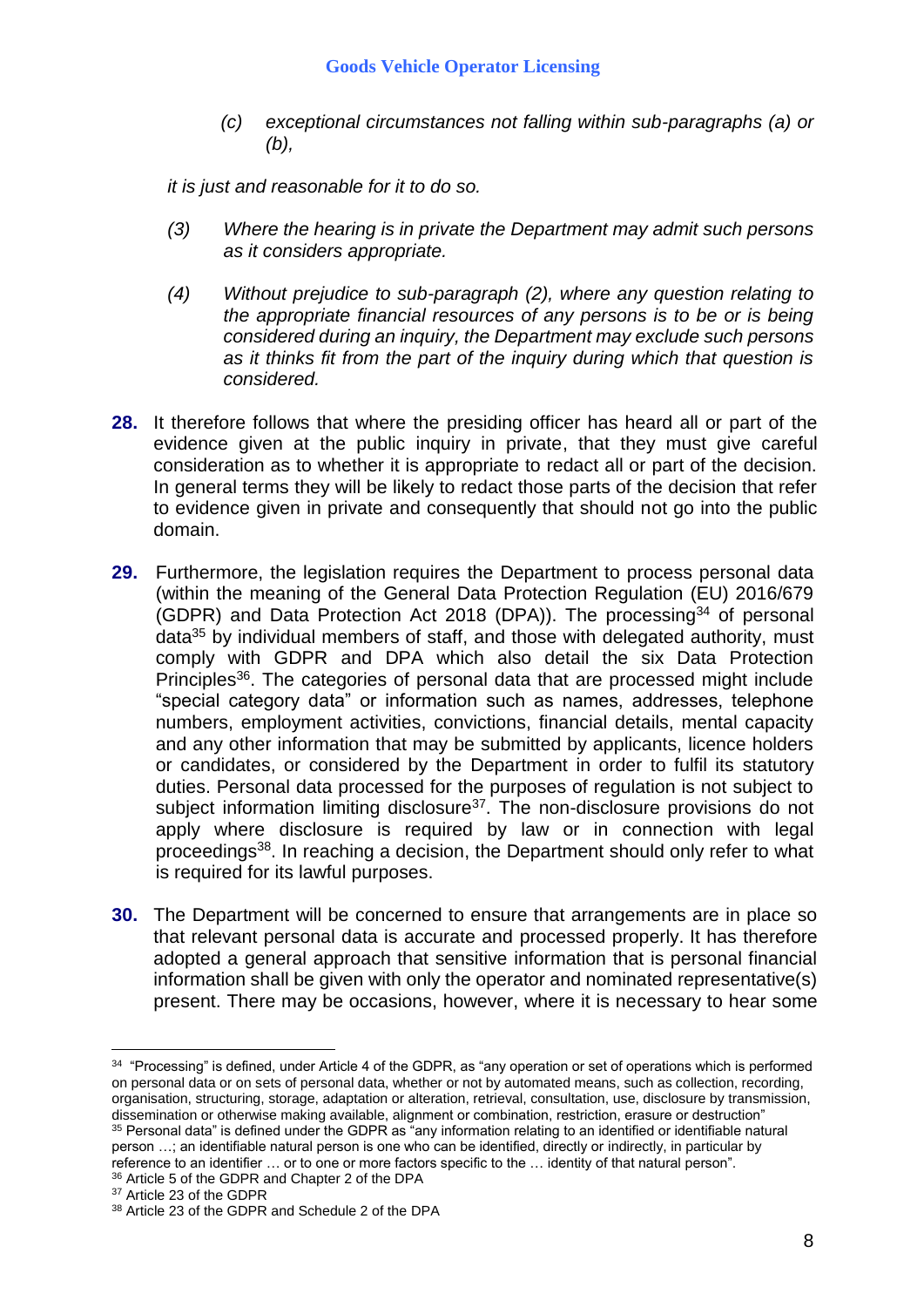related evidence in public and to refer to a document such as a bank statement where, for instance, it is alleged to have been altered.

- **31.** The presiding officer will give careful consideration as to whether it is necessary to redact those parts of the decision that relate to evidence given in private in accordance with Schedule 3 paragraph 2(2) of the Goods Vehicles (Licensing of Operators) Regulations (Northern Ireland) 2012.
- **32.** In completing a decision with full written reasons it should not be necessary to complete a second version of the decision. The presiding officer should ensure that any sensitive sections which they require to be removed from the publicly available version of the decision should be placed in bold text written between square brackets. Whilst the full decision will of course be made available to the subject(s) of the public inquiry or hearing or anyone requesting a copy, the Department will take all reasonable steps to ensure that only the redacted decision is placed into the public domain. The attached template provides suggested wording to adopt.

**Transport Regulation Unit** 01 May 2020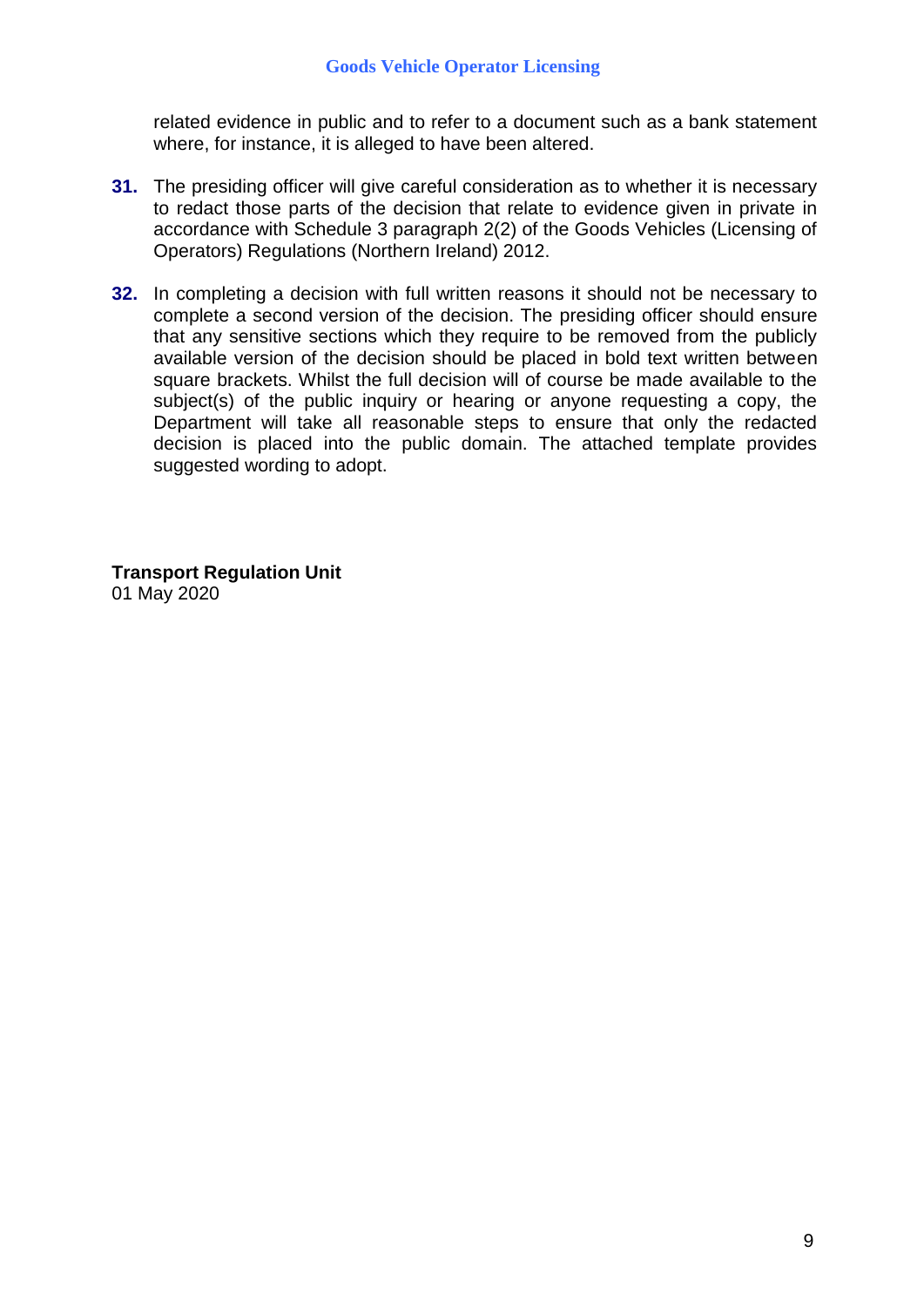### **ANNEX 1 - WRITTEN DECISION TEMPLATE**

The following is not mandatory as the format of any decision may depend largely on the issues under consideration. It is offered as a prompt to remind the presiding officer of the broad headings they might wish to include in written decisions and the preferred approach to the redaction of written decisions, as referred to at paragraph 27.



www.infrastructure-ni.gov.uk

#### **DECISION OF THE DEPARTMENT FOR INFRASTRUCTURE**

**NAME OF OPERATOR**

**AND ANY OTHER PARTY**

**LICENCE NUMBER**

**Decision** 

To be used if the decision contains confidential information:

#### **THIS DECISION CONTAINS CONFIDENTIAL INFORMATION. THE RELEVANT SECTIONS INDICATED IN BOLD AND BETWEEN SQUARE BRACKETS ARE NOT TO BE PUBLISHED WITHOUT THE PERMISSION OF THE DEPARTMENT FOR INFRASTRUCTURE**

#### **Background**

Type of licence, level of authority, type of entity, previous history and where appropriate transport manager details

#### **The Call to the Public Inquiry**

Reference to the Call up letter (citing the relevant legislation)

#### **The Public Inquiry**

Where, when, who attended.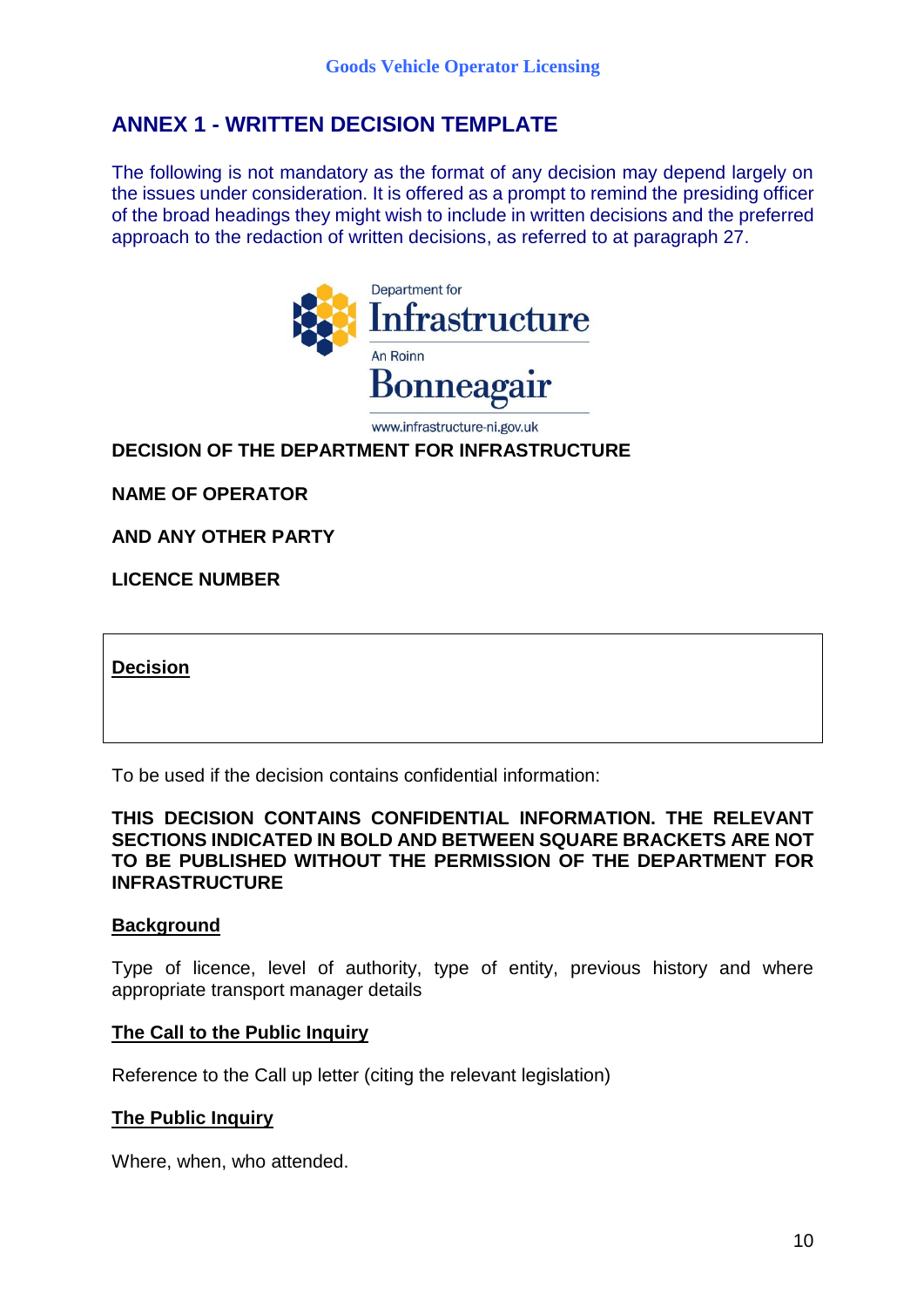#### **The Evidence**

Refer to those matters considered particularly any documents not included in the brief.

Refer to the salient points of the oral evidence of each of the witnesses, e.g. DVA, the operator and any other witnesses,

#### **Findings of fact**

Where necessary describe the weight attached or why a particular version may be preferred.

#### **Findings regarding breaches of the legislation**

#### **Relevant considerations**

Including a description of the balancing exercise and the factors taken into account.

Include reference to the consideration of the factors taken into account regarding the effect of any regulatory action taken (e.g. the effects of an order for suspension or curtailment) and the reasons for the imposition of that regulatory action

#### **Decision**

To include all directions made with regard to the operator and, where appropriate, the transport manger and individual directors or partners.

*(Name )*

Department for Infrastructure *(Date )*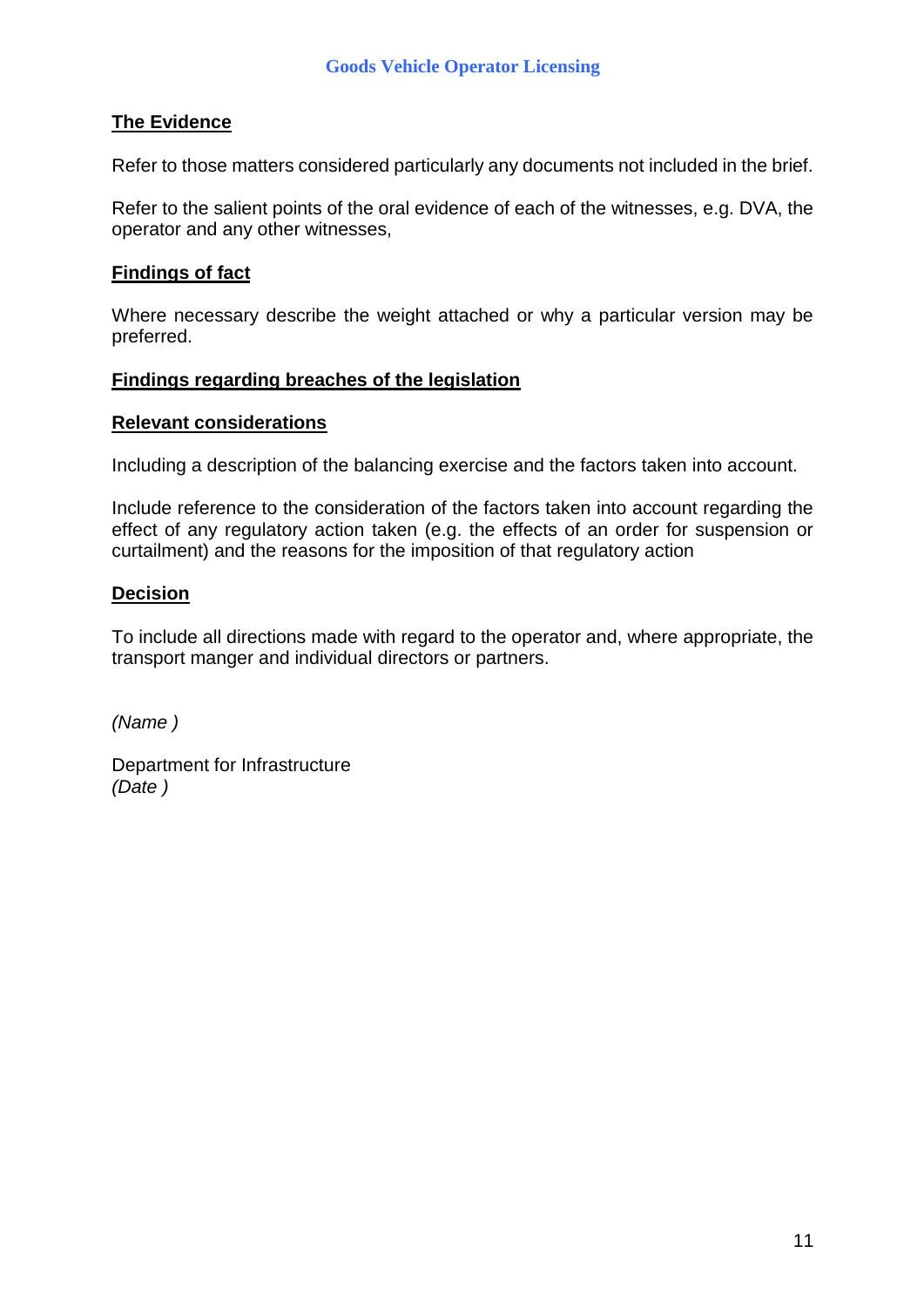# **ANNEX 2: EU LEGISLATION**

Regulation 3 of the Goods Vehicles (Qualifications of Operators) Regulations (Northern Ireland) 2012 states that a standard licence constitutes an authorisation to pursue the occupation of road transport operator for the purposes of:

#### **Regulation (EC) 1071/2009 establishing common rules concerning conditions to be complied with to pursue the occupation of road transport operator repealed Council Directive 96/26 EC and applicable from 4th December 2011**

#### **Article 15 - Decisions of the competent authorities and appeals**

1. Negative decisions taken by the competent authorities of the Member States pursuant to this Regulation, including the rejection of an application, the suspension or withdrawal of an existing authorisation and a declaration of unfitness of a transport manager, shall state the reasons on which they are based.

Such decisions shall take account of available information concerning infringements committed by the undertaking or the transport manager which are such as to detract from the good repute of the undertaking and of any other information at the disposal of the competent authority. They shall specify the rehabilitation measures applicable in the event of the suspension of an authorisation or a declaration of unfitness.

#### **Article 16 - National electronic registers**

1. For the purposes of the implementation of this Regulation, and in particular Articles 11 to 14 and Article 26 thereof, each Member State shall keep a national electronic register of road transport undertakings which have been authorised by a competent authority designated by it to engage in the occupation of road transport operator. The data contained in that register shall be processed under the supervision of a public authority designated for that purpose. The relevant data contained in the national electronic register shall be accessible to all the competent authorities of the Member State in question.

2. National electronic registers shall contain at least the following data:

- (a) the name and legal form of the undertaking;
- (b) the address of its establishment;
- (c) the names of the transport managers designated to meet the conditions as to good repute and professional competence or, as appropriate, the name of a legal representative;
- (d) the type of authorisation, the number of vehicles it covers and, where appropriate, the serial number of the Community licence and of the certified copies;
- (e) the number, category and type of serious infringements, as referred to in Article 6(1)(b), which have resulted in a conviction or penalty during the last 2 years;
- (f) the name of any person declared to be unfit to manage the transport activities of an undertaking, as long as the good repute of that person has not been re-established pursuant to Article 6(3), and the rehabilitation measures applicable.

For the purposes of point (e), Member States may, until 31 December 2015, choose to include in the national electronic register only the most serious infringements set out in Annex IV.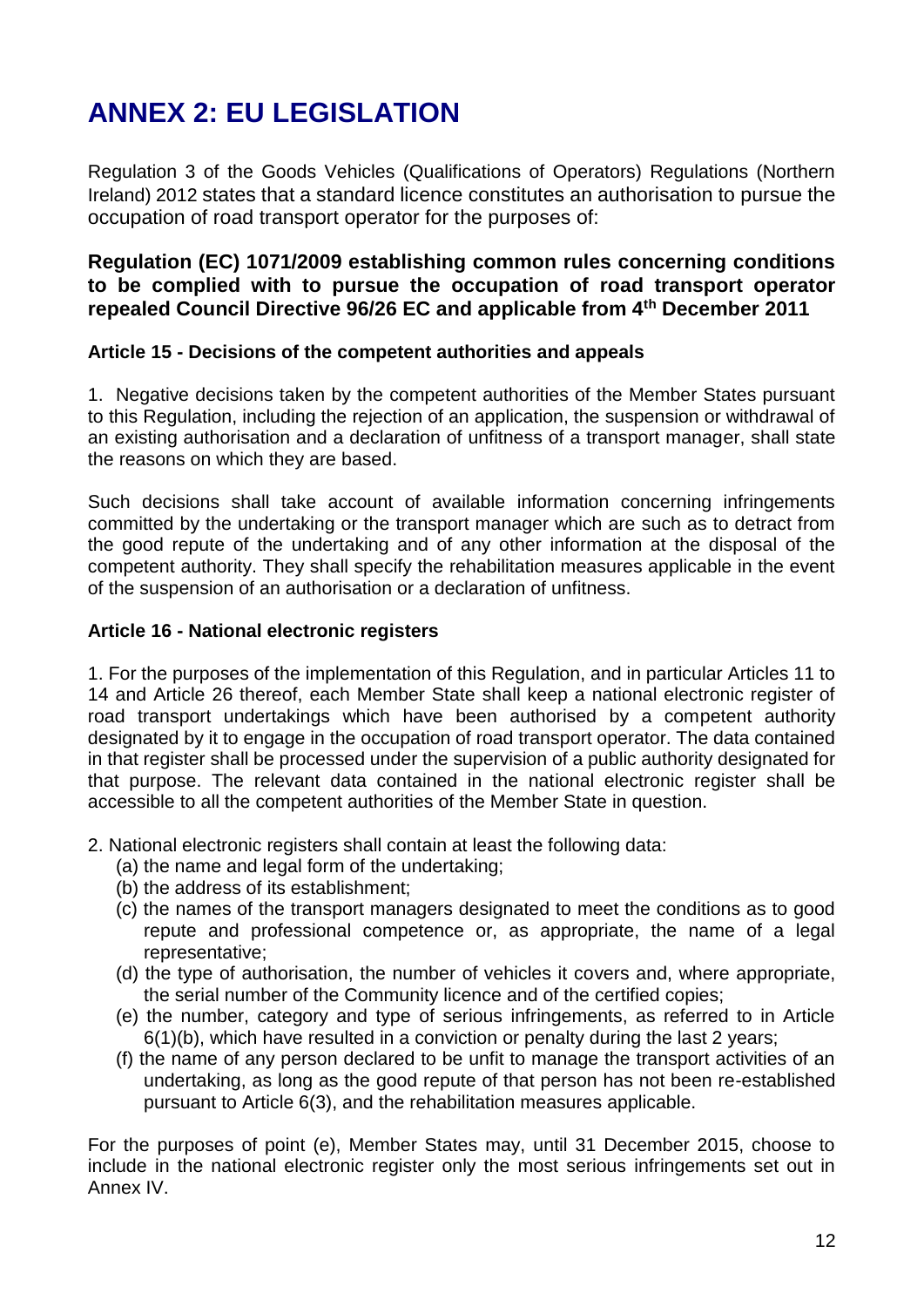Member States may choose to keep the data referred to in points (e) and (f) of the first subparagraph in separate registers. In such a case, the relevant data shall be available upon request or directly accessible to all the competent authorities of the Member State in question. The requested information shall be provided within 30 working days of receipt of the request. The data referred to in points (a) to (d) of the first subparagraph shall be publicly accessible, in accordance with the relevant provisions on personal data protection.

In any case, the data referred to in points (e) and (f) of the first subparagraph shall only be accessible to authorities other than the competent authorities where they are duly endowed with powers relating to supervision and the imposition of penalties in the road transport sector and their officials are sworn to, or otherwise are under a formal obligation of, secrecy.

3. Data concerning an undertaking whose authorisation has been suspended or withdrawn shall remain in the national electronic register for two years from the expiry of the suspension or the withdrawal of the licence, and shall thereafter be immediately removed.

Data concerning any person declared to be unfit for the occupation of road transport operator shall remain in the national electronic register as long as the good repute of that person has not been re-established pursuant to Article 6(3). Where such a rehabilitation measure or any other measure having an equivalent effect is taken, the data shall be immediately removed.

The data referred to in the first and second subparagraphs shall specify the reasons for the suspension or withdrawal of the authorisation or the declaration of unfitness, as appropriate, and the corresponding duration.